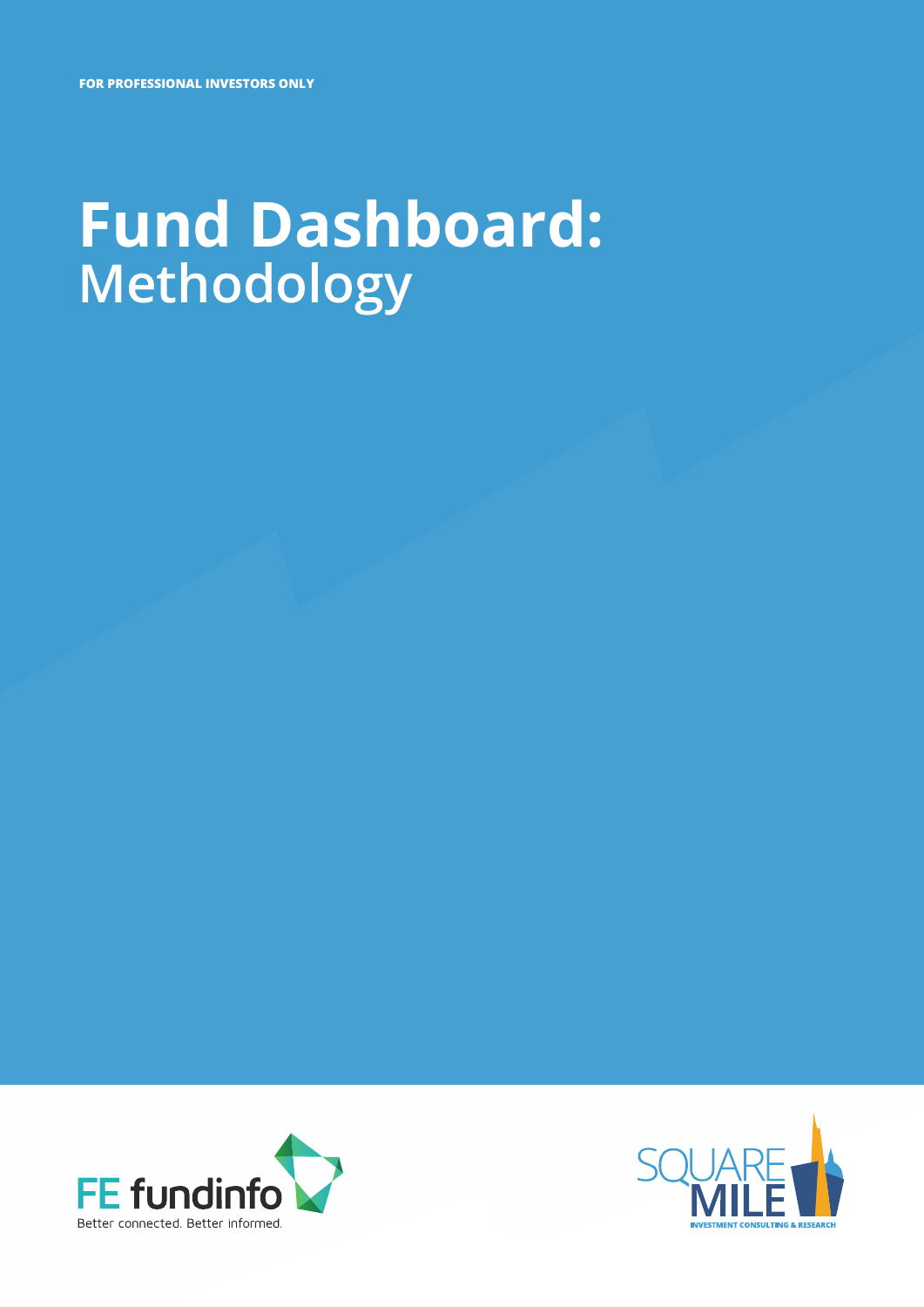### **Contents**

| Performance                          |    |
|--------------------------------------|----|
| <b>Risks</b>                         |    |
| Costs                                | 14 |
| Environmental, Social and Governance |    |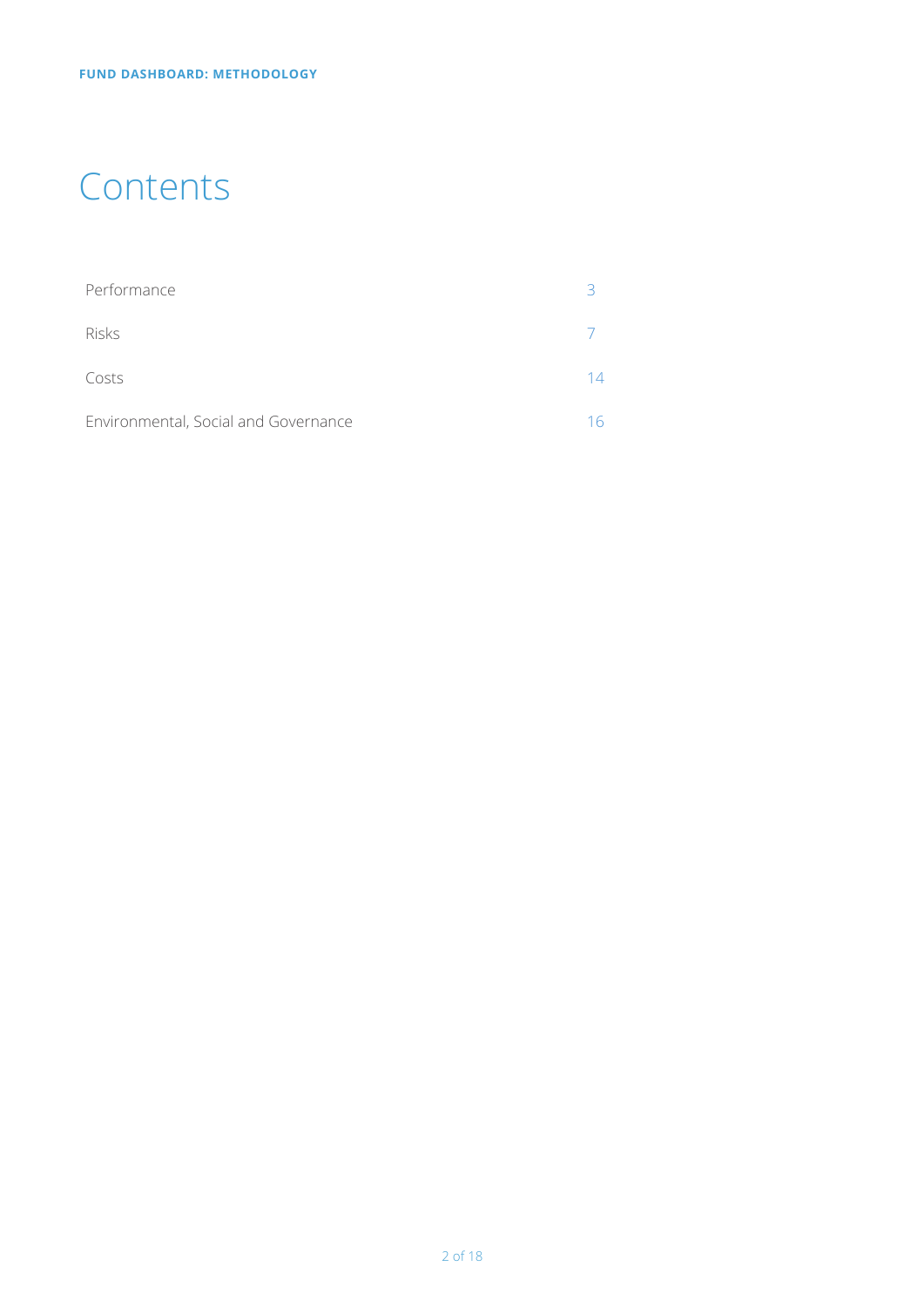# Performance



Source: Square Mile and FE fundinfo

The following methodology was created in order to provide insight into the fund's historic success rate relative to the fund's objective. The diversity of different fund objectives matches a range of different investment needs. It is therefore important to capture this diversity and put it into a framework which would enable a useful comparison between different funds' objectives and their historic ability to produce their desired result.

The success rate calculation follows the following steps:

The fund's objective is sourced from either the formal fund objective or if the formal objective does not provide sufficient or clear enough metrics, the expected outcome as defined by Square Mile.

- 1. The objective is analysed and then mapped to one of eight basic objective types
- 2. The fund's historic performance is measured against a relevant benchmark
- 3. This paper will describe each step with an insight into various data inputs.

#### Objective description

The first step of the success rate calculation involves assigning an appropriate objective or expected outcome to a fund. By default, the fund's formal objective is used with the successive calculations being based on this. However, when the fund's formal objective is too vague and therefore impossible to derive any objective type then Square Mile's Expected outcome is assigned, and the calculation will be based on this.

For example, a vague objective could be worded as: "The fund aims to achieve capital appreciation". In this event, the fund would be analysed to identify an expected outcome, which in its description would include specifics including but not limited to benchmark, performance target, investment time horizon and risk boundaries.

When the fund presents multiple objectives, rather than attempting to describe how to weight the importance of each outcome, the primary objective is highlighted and used in further analysis steps. For example, funds which are dedicated to income distribution will tend to be given an objective of either targeted or relative yield.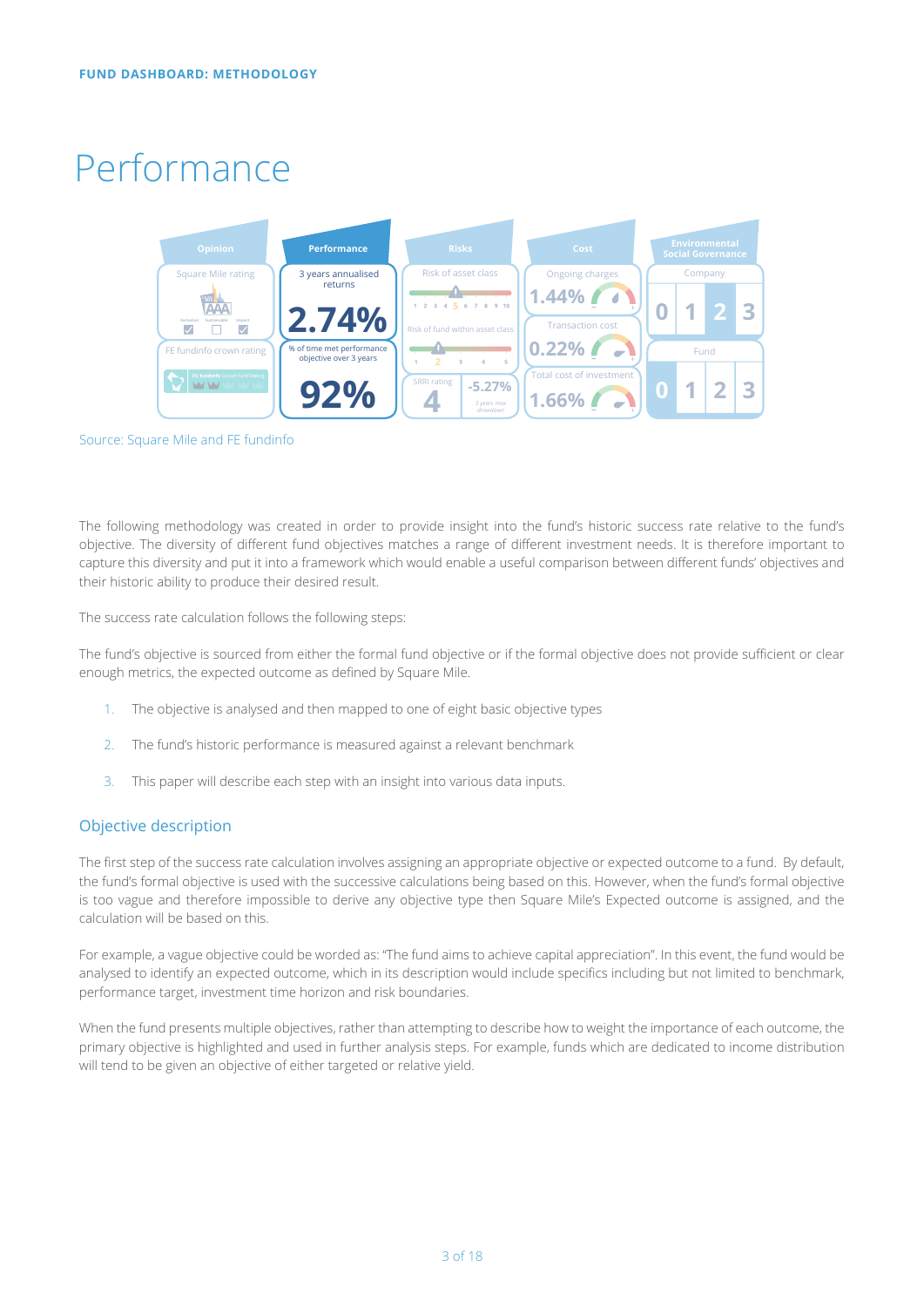The following methodology was created in order to provide insight into the fund's historic success rate relative to the fund's objective. The diversity of different fund objectives matches a range of different investment needs. It is therefore important to capture this diversity and put it into a framework which would enable a useful comparison between different fund's objectives and their historic ability to produce their desired result.

The success rate calculation is done in the following steps:

The fund's objective is sourced from either the formal fund objective or if the formal objective does not provide sufficient or clear enough metrics, the expected outcome as defined by Square Mile.

| Objective type            | Example description of what strategy is trying to achieve.                 |
|---------------------------|----------------------------------------------------------------------------|
| Target Return             | The fund targets a return of 5% p.a.                                       |
| Relative Return           | The fund seeks to achieve a return higher than the benchmark.              |
| Target Yield              | The fund targets an income of 5% p.a.                                      |
| Relative Yield            | The fund seeks to achieve an income higher than the benchmark.             |
| Target Volatility         | The fund seeks to keep the volatility risk below 5% p.a.                   |
| Relative Volatility       | The fund seeks to provide lower volatility than the market.                |
| Track Performance         | The fund aims to track the benchmark.                                      |
| Risk-adjusted performance | The fund aims to provide greater risk-adjusted returns than the benchmark. |

All objective types except for "Track Performance", are based on a specific timeline which can be described as the suggested investment time horizon for the fund e.g. 5 years or 3 to 5 years. When the time horizon is stated as a range, the longer of the two time frames is used depending on the relevant history of the fund. For example, for a fund with a relevant history of 4 years with a time horizon of 3 to 5 years, the calculations would be based on a 3 year time frame until it has a 5 year history available. The time frame used in the calculations is shown in the text, found above the percentage figure, as: "% of time met performance objective over *X* years".

#### Objective success calculation

Each success rate is reported as a simple percentage figure calculated as:

Success Rate =  $\frac{\text{(Times the fund met the stated objective)}}{\text{Total area}}$ (Total relevant fund history)

Since the success rate is not normalised to any peer group or alpha generation method it can give the perception of considerable success or failure. It is therefore important to understand what the fund aims to achieve through the fund's formal objective or Square Mile's expected outcome, as certain objectives or outcomes might be more challenging to achieve. For example, a target of achieving performance greater than the market is considered to be more challenging than matching the performance of said market.

The calculations for each objective type, shown in the table above, are done differently but can be broadly grouped into five classes depending on the category of the time series used in the calculations.

On occasion, when the fund has changed its mandate significantly, and therefore its objective or outcome has been changed, only the most recent and relevant fund history is used for success rate calculations.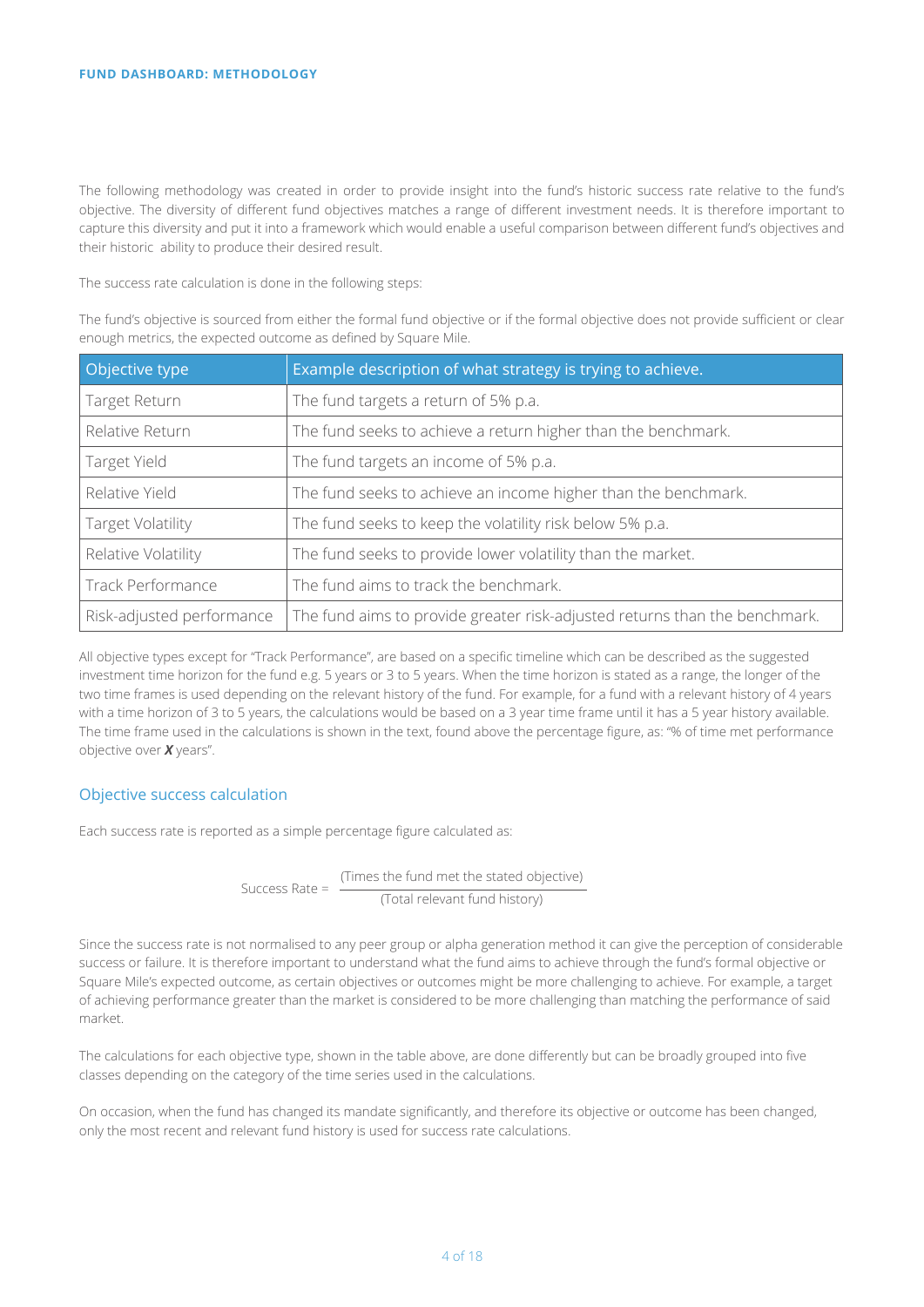#### Total return, accumulation calculations

The accumulation objectives such as "target return" and "relative return" compare funds' total return net of costs to either an absolute return target or a return relative to a benchmark, respectively. The benchmark's return is calculated using a total return time series where the benchmark is an index. If the data for the right index is unavailable, the next most suitable time series is used, which may be a tracker fund's total return net of costs data.

The success of these objectives is considered when the performance has been greater or equal to an absolute or relative target return. The calculation is repeated every month for each time period stated within the objective or the expected outcome.

#### Yield, income calculations

The income objectives such as "target yield" and "relative yield" compare the fund's yield to either an absolute yield target or target relative to a benchmark, respectively. The success of these objectives is considered for both fund and benchmark (where applicable) using a 12 month dividend yield net of tax (not costs). The calculation is repeated every month for each 12 month rolling period.

#### Volatility, risk targeted calculations

The risk targeted objectives such as "target volatility" and "relative volatility" compare a fund's historic volatility to either an absolute volatility target or single volatility limit(s) which may be relative to a benchmark. The total return net of costs is used for each fund's volatility calculation, whereas benchmark volatility is calculated using a total return time series where the benchmark is an index. On occasion, when the data for the right index is unavailable, the next most suitable time series is used, which may be a tracker fund's total return net of costs data.

The success of these objectives is considered, when the fund's volatility is not greater than the volatility target, or when the fund's volatility is not greater than the stated limits, respectively. The calculation is repeated every month for each time period stated within the objective or the expected outcome.

For risk targeted calculations involving the Square Mile expected outcome, the volatility limits have been based on the long-term capital market assumptions for risk, sourced from the fund providers themselves. These assumptions are then translated into volatility bands relative to the global equity markets and are declared within the Square Mile expected outcome, for example: "We believe a reasonable expectation for the fund is to achieve capital growth whilst providing an annualised level of volatility, over five years, of between 30% to 50% of global equity volatility".

#### Risk–adjusted metric, risk–adjusted calculations

The risk–adjusted objectives compare a ratio of the fund's return to volatility with the benchmark's ratio of return to volatility. The total return net of costs is used for a fund's return and volatility calculation, whereas the benchmark's return and volatility is calculated using total return time series where the benchmark is an index. On occasion when the data for the right index is unavailable, the next most suitable time series is used, which may be a tracker fund's total return net of costs data. The success of this objective is considered, when the fund has been providing equal or greater risk-adjusted return than the benchmark. The calculation is repeated every month for each time period stated within the objective or the expected outcome.

#### Daily tracking difference, tracker calculations

The risk–adjusted objectives compare a ratio of the fund's return to volatility with the benchmark's ratio of return to volatility. The total return net of costs is used for a fund's return and volatility calculation, whereas the benchmark's return and volatility is calculated using total return time series where the benchmark is an index. On occasion when the data for the right index is unavailable, the next most suitable time series is used, which may be a tracker fund's total return net of costs data. The success of this objective is considered when the fund has been providing equal or greater risk-adjusted return than the benchmark. The calculation is repeated every month for each time period stated within the objective or the expected outcome.

Daily tracking difference, tracker calculations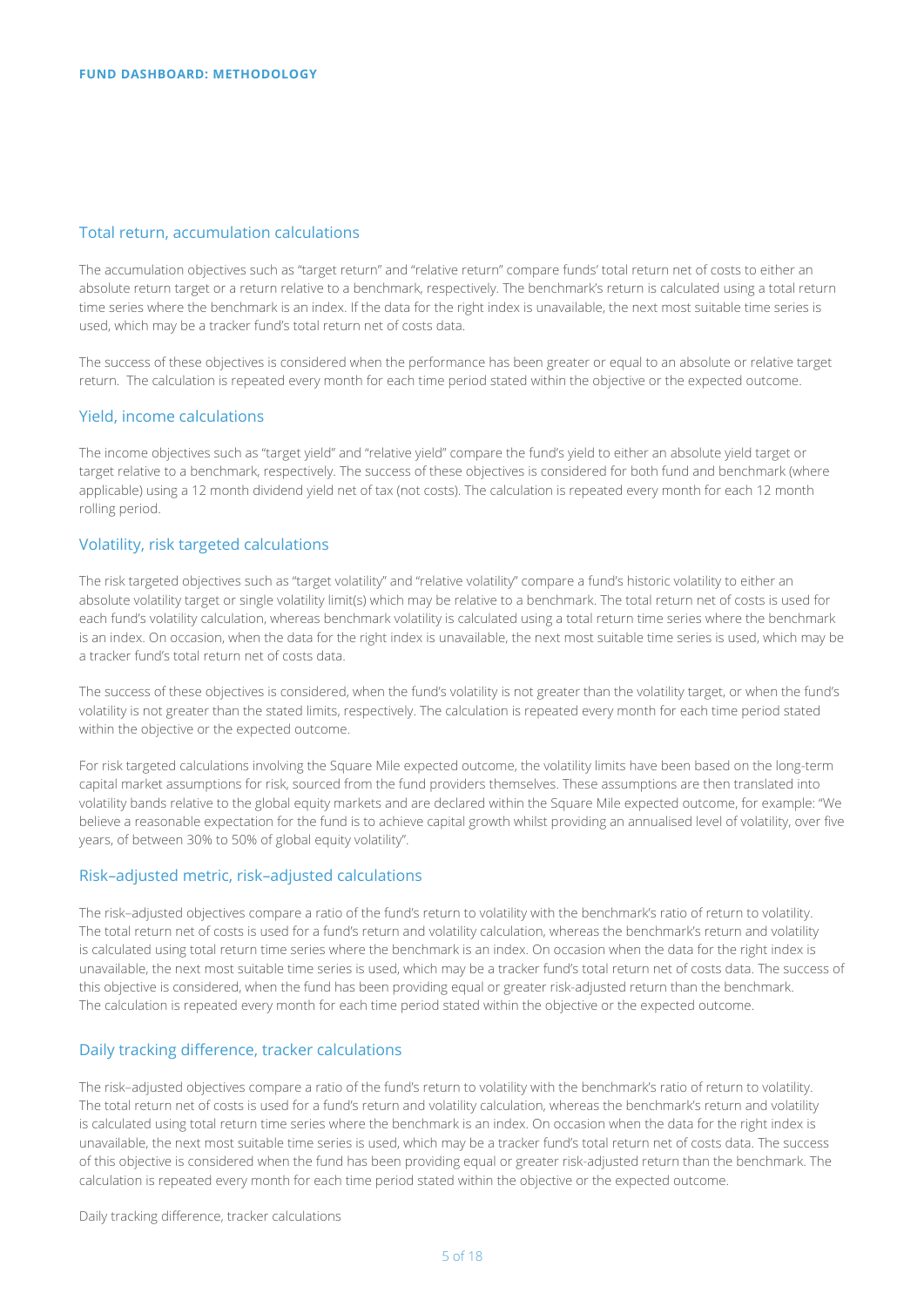### Share class selection

For each fund there could be as few as one investable share class or as many as 30 different share classes, each with different costs and investor outcomes. The performance analysis is performed on a single chosen share class for each fund deemed the most widely available to advisers, as defined by platform availability within the appropriate peer group. This is done to make comparisons more relevant as well as to avoid funds with many share classes skewing the performance analysis for less represented funds.

The rules for share class selection are listed as follows, in the order of importance:

- Share class is required to be "Clean" and sterling denominated.
- Distribution, for fixed income funds preference is given to income distribution share classes.
- Platform availability, share classes which are more widely available receive preference.
- History length, funds with longer history are favoured.
- Cost, cheaper share classes, as determined by "Total cost of investment" are preferred, however the cheapest share class might not necessarily be selected due to other stated reasons by the Asset manager i.e. minimum subscription.

The share class which satisfies the majority of these criteria is selected and used to construct appropriate peer group. On occasion, when the chosen share class becomes "closed" or restricted to fewer investors, the next recommended share class is selected.

The chosen share class for each fund is referenced and can be seen when viewing funds on the [Academy of Funds website.](http://www.squaremileresearch.com/Academy-of-Funds)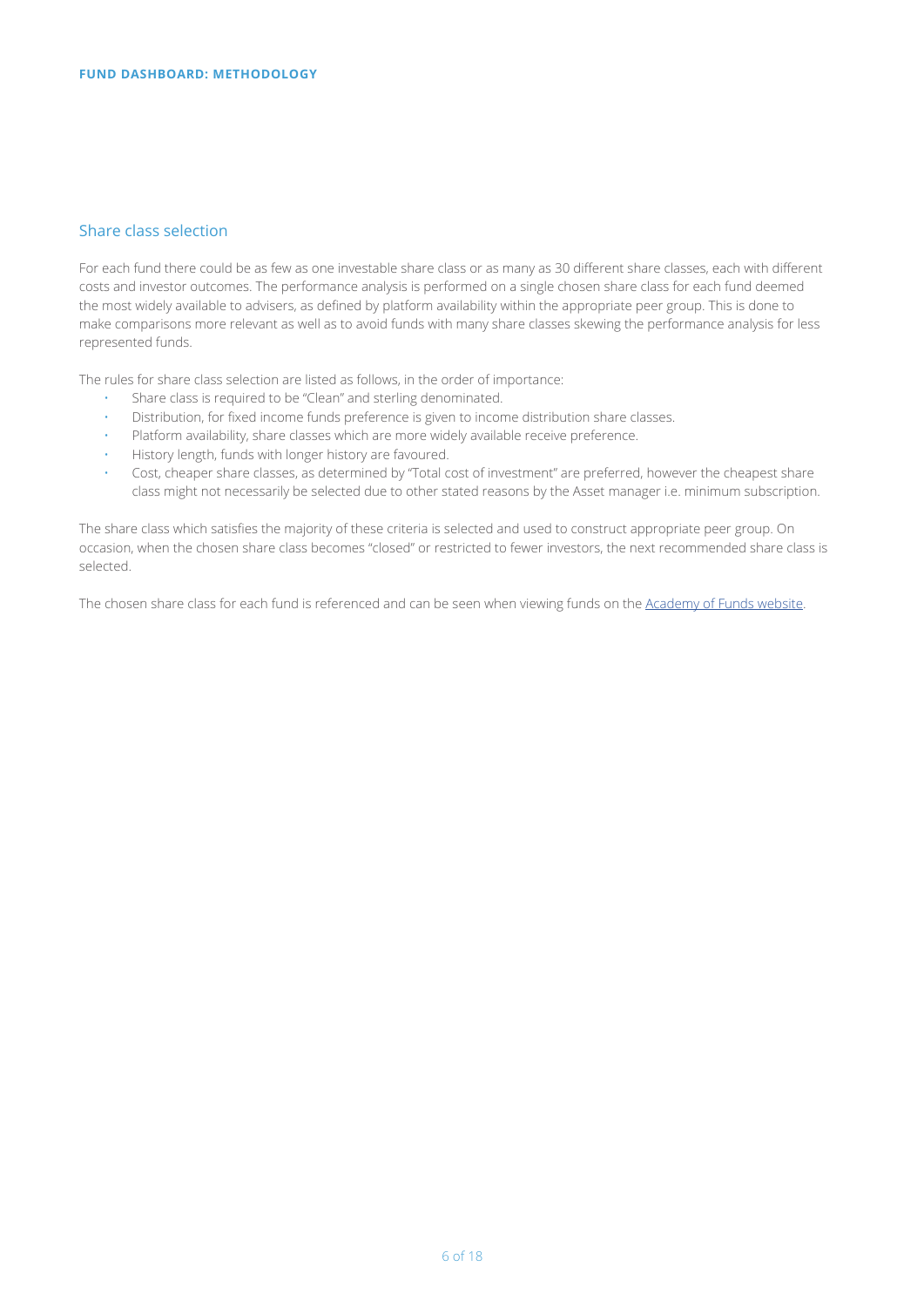# Risks



Source: Square Mile and FE fundinfo

The following methodology was created in order to provide insight into a fund's long term risk expectations relative to other asset classes as well as a short term indication of how much risk this fund has experienced relative to other strategies within the fund's asset class or defined peer group.

The level of risk an investor is willing to accept is one of the main determinants of the future performance they might expect. The risk ratings can be used independently as a broad metric to screen and select funds that best reflect the required underlying risk profile.

At the same time, it is important to note that other considerations should also be taken into account when selecting a fund. Although risk ratings group together funds with a similar risk profile this does not guarantee that the desired level of return will be achieved. An investment may cause loss of capital in any situation, regardless of risk levels.

The Fund Dashboard risk rating system uses a set of metrics to identify different levels of risk at two stages:

- 1. The risk of an asset class relative to other asset classes.
- 2. At a fund level, the risk of funds relative to their peer groups.

Each rating informs the user of the relative risk an investor would be subjected to when selecting a general asset class, a fund within an asset class and a balanced multi-asset portfolio composed of different asset classes in a diversified manner.

In both "asset class" and "risk within asset class" approaches, risk levels are split into a scale ranging between 1 to 10 and 1 to 5 respectively. Each level of risk has its own defined expected volatility characteristics, with a score of 1 representing the safest profile and 10 the riskiest for asset class or 5 being the riskiest for risk of fund within an asset class.

This methodology explains calculations and inputs behind both "asset class" risk score as well as fund risk score labelled as "risk of fund within the asset class".

#### Asset class risk score

TThe asset class risk score was designed to give an insight into a relative level of risk an investor could be exposed to when selecting a particular strategy. The calculation begins with identification and characterisation of different asset classes within the fund universe.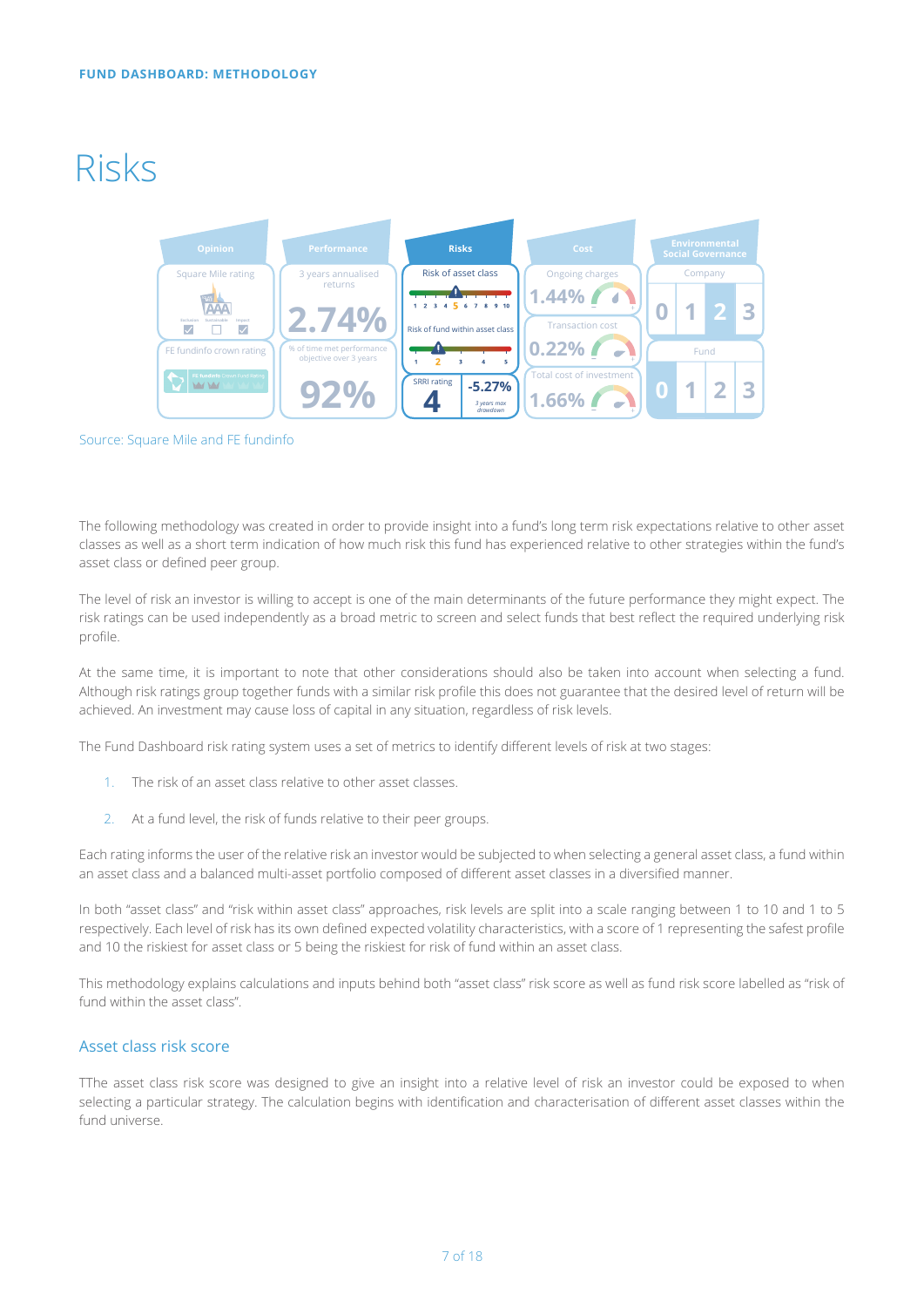#### Universe creation

Firstly, we considered the universe of mutual funds available in the Investment Association (IA) universe. This collection was split into 44 distinctive peer groups, or asset classes containing, as of 31st May 2020, a total of 2,990 funds. No consideration was made of the fund's domicile or its legal structure. Funds which have not yet been assigned to an IA sector and which reside within IA Unclassified group have been omitted from the following process.

The resulting peer groups, which are loosely based on IA's sectors, can be found listed in Appendix 1. We hope that by keeping close to these classifications, it would more relatable and therefore practical when choosing an investment. For more information on IA sectors please click [HERE](https://www.theia.org/industry-data/fund-sectors).

The asset classes and peer groups are reviewed on a quarterly basis. During the review, the suitability and content of each peer group is reviewed. Funds that have been launched since the last review will be added if they were not previously included during regular Fund Dashboard updates.

#### Asset class risk assignment – Single asset strategies

Each asset class is given a risk score based on the long term volatility expectations an investment would experience. The purpose of the rating is to provide insight into the relative levels of risk, compared to other asset classes, when selecting an asset class to invest in. Linking funds to an asset class or risk level allows a more meaningful comparison between similar single strategy funds or multi-asset strategies respectively. It also provides a more forward looking and robust measure of the volatility expectations. For example, although emerging market bonds share similar levels of volatility to global equities their individual drivers of risk and risk management are different. Therefore, it is prudent to assume that in the long term these drivers would impact the two asset classes in a different way and would eventually manifest themselves in price volatility.

Each risk score exists within bounds created by the Square Mile's strategic asset allocation process. As a consequence, it is possible to indirectly compare the risk of a single strategy investment to a multi-asset proposition. This also can be used as an informative map of asset class "positions" relative to diversified portfolios and multi-asset funds.

Every single asset peer group's historic levels of risk is mapped onto risk range bands derived from the strategic asset allocation process, as shown in Figure 1. Asset classes which displayed levels of risk greater than 9 have been given a broad score of 10.



An example 6bowing supprosingte p9stions Af ratious isset des 6s, relaties to 28 dopths2 esd ogs hale p3, sangs0 haded bits different *risk level buckets.*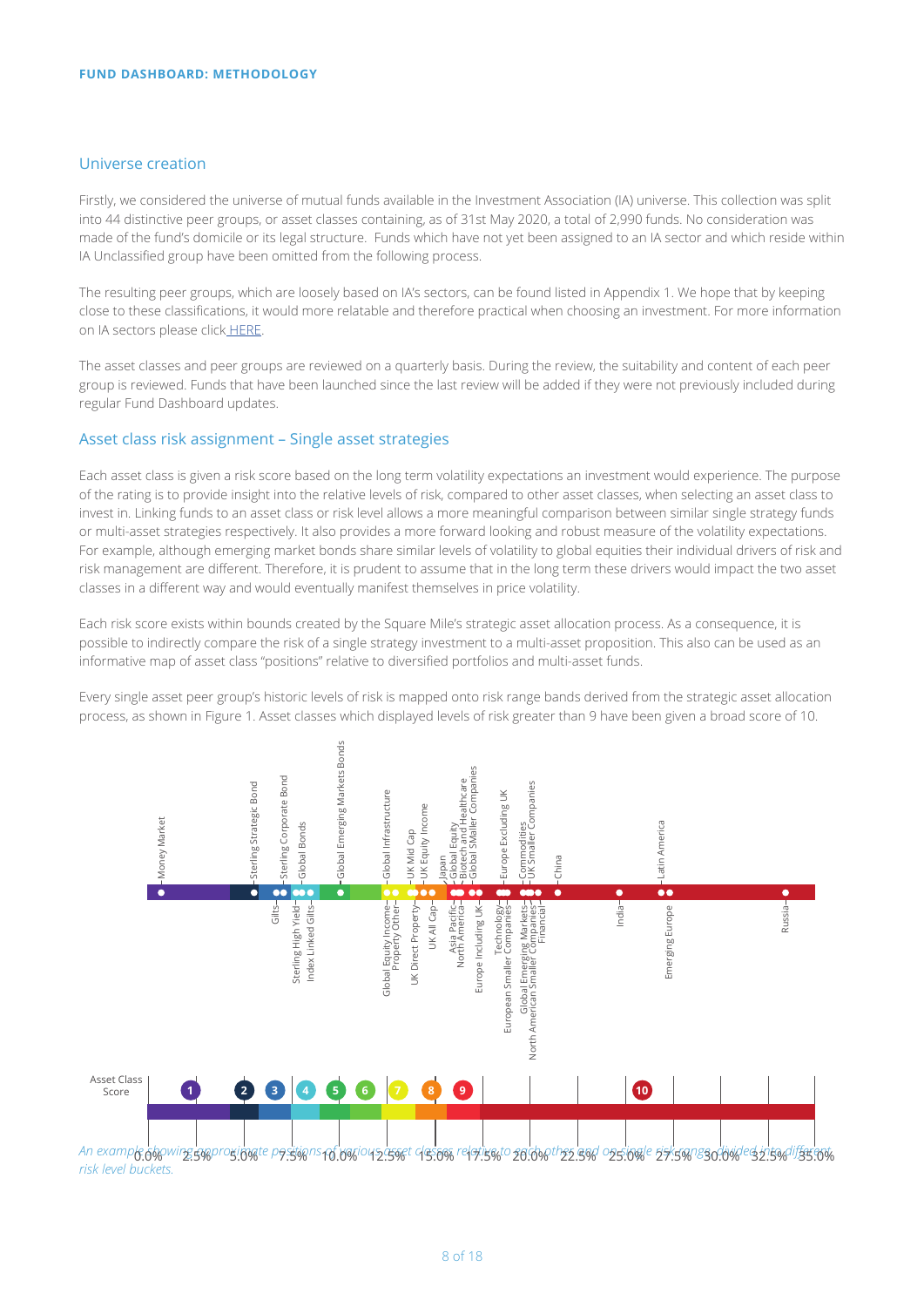#### Asset class risk – Multi-asset strategies

Risk scoring multi-asset strategies on an asset class basis requires a more detailed analysis of the underlying holdings in addition to a mechanism for capturing the tactical allocation positions taken over time. A more pragmatic approach, therefore, would be to compare historic volatility of these strategies to existing risk bands, based on a standard strategic asset allocation process. This enables the user to compare risks between individual strategies and when investing in a diversified multi-asset portfolio. Due to the consequences of diversification, it is not possible to achieve the same risk score attributed to the diversified portfolio by simply taking a weighted average risk of underlying individual strategies. Although the final risk scores cannot be used directly to calculate "overall" risk of a portfolio, they can still give an estimate of the risk an investment could be exposed to. For example, an investor focusing on investments in the lower risk range would not be likely to end up with a portfolio that exhibits high risk characteristics.

#### Asset class risk – Multi-asset strategies - mapping

The process of risk mapping multi-asset strategies is reliant on both strategies' performance history as well as set of comparative indices which differ in their risk profiles. Square Mile's strategic asset allocation process is used to create a set of 10 risk profile indices. Each index is derived from capital market assumptions of expected return and volatility for core asset classes such as: cash, UK Corporate Bonds, Gilts, UK Equity, Europe ex UK Equity, North American Equity, Japanese Equity, Pacific ex Japan Equity and Emerging Markets Equity. The capital market assumptions are updated on an annual basis.

Once a set of comparative risk indices has been calculated, every multi-asset fund's volatility journey is mapped onto risk bands created by the risk indices, to determine which risk profile is most suitable. Although the multi-asset funds tend to be closely correlated with the risk indices, due to volatility being driven mainly by macro market events, they may at times exhibit misalignment. This could be due to the fund manager's tactical positioning or the strategy mandate changing its risk tolerance. A period of the last 5 years is used for each the fund's risk mapping, in order to make risk assignment robust to short term changes and at the same time responsive to longer term changes.



*Figure 2. An example of risk mapping a fund, with a risk band displayed in blue, the fund's 3 year rolling volatility shown in red. Only the*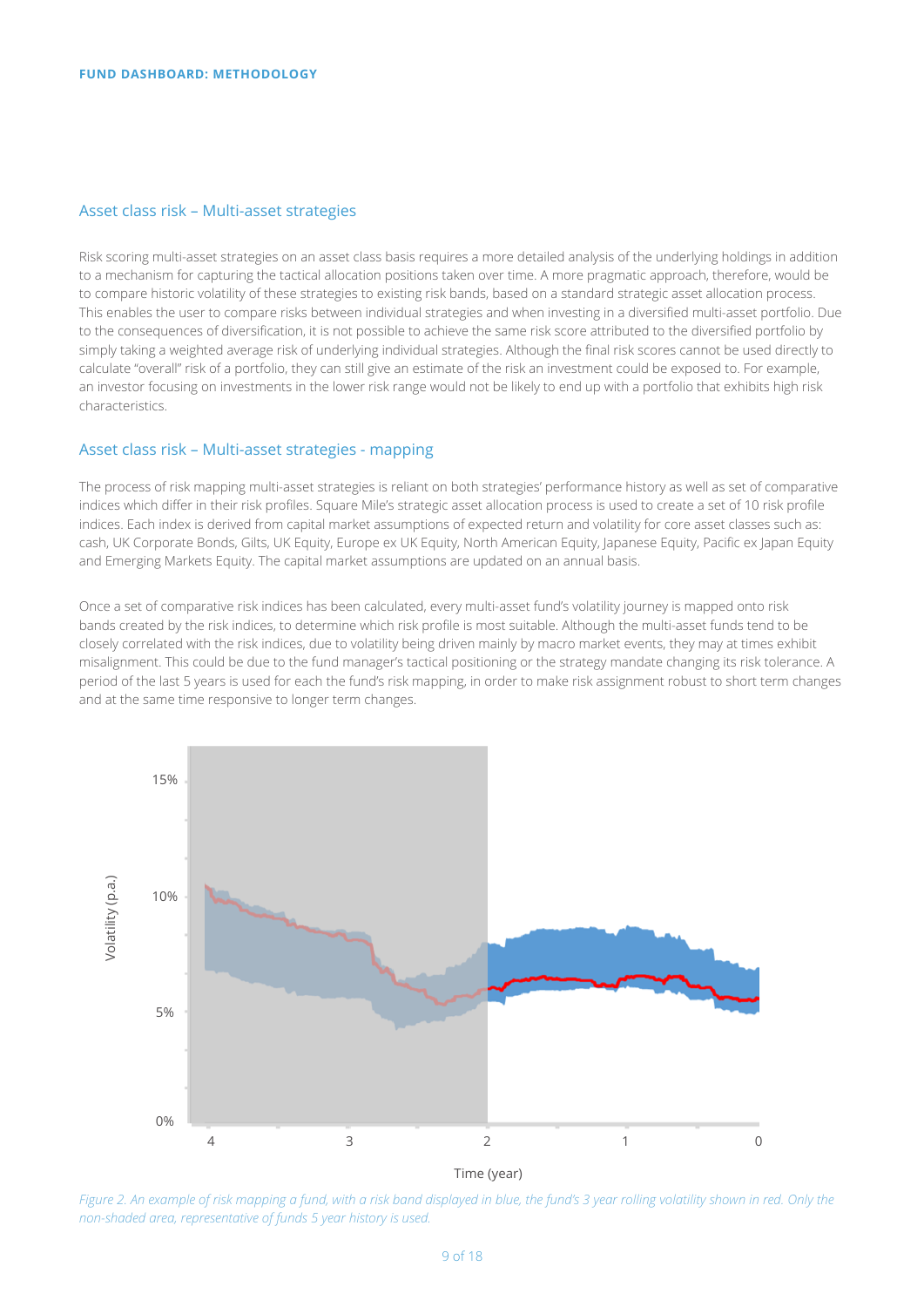#### Asset class risk – Multi-asset strategies – peer groups

An additional outcome of risk rating multi-asset strategies is the construction of multi-asset peer groups. Classifying single asset strategies is relatively simple, however multi-asset funds can consist of any number of different investment classes. The multiasset peer groups are therefore defined by different levels of risk exhibited by their constituents.

#### Asset class risk – Absolute return strategies

The previously outlined methodologies relate to strategies which are bound to certain markets. Absolute return funds tend to provide returns that are unrelated to any particular market and therefore it is less relevant to compare their relative risk to other asset classes. Instead the main risk comparison for the absolute return funds is an assessment of their relative risk to other absolute return funds found within their peer group.

#### Asset class risk - summary

The "risk of asset class" score is designed to be viewed with the corresponding fund risk score labelled as "risk of fund within the asset class". It is possible that in the shorter term some funds, within neighbouring asset classes, would display risk characteristics which would result in their actual levels of risk overlapping. Thus, each asset class risk score serves as a long term expectation of risk and therefore we would expect the funds within each asset class to behave similarly within their assigned peer group.

#### Risk of a fund within the asset class

The fund's risk score, labelled as "risk of fund within the asset class", compares the risk of the fund with other similar funds as defined by their peer group. Since a majority of the risk that a fund is subjected to is dependent on the asset class it is invested in, the purpose the fund risk score is to assist in understanding a range of different styles and strategies these funds may be exhibiting. However, it is worth noting that the asset class score is based on longer historic data, spanning more than a single market cycle. Moreover, the risk the fund manager might be taking can change tactically over time. Hence, we would expect the fund risk score to be more dynamic than the asset risk score and as such more indicative of the relative levels of risk the investment was exposed to.

The risk at the fund level is defined as both the likelihood of experiencing negative returns as well as the severity of those returns. This measure can also be described as ranking funds, within a peer group, based on the frequency and magnitude of their worst returns, based on historical experience. For example, two funds with the same average return would achieve two different risk scores if their return profile is different i.e. they might exhibit different probability of rare events also known as a "fat tail risk".

#### Fund risk - calculation

The fund risk score methodology uses historical weekly returns including dividends over the last three years in order to build a picture of the fund's return profile, which includes statistical measures such as standard deviation, mean, skew and kurtosis. While using backward-looking measures limits the reliability of the future risk forecast it does allow us to compare how different funds with a similar strategy behaved in the same market environment. The asset class risk score is designed to be a more direct indication of future risk expectations. Once a risk score has been computed for all eligible funds within the peer group, these results are normalised to form a 1 to 5 scale which represents funds' "risk within the asset class".

The neutral score of 3 is given to funds which exist in the middle of the absolute risk scale, while scores of 1 and 2 are given to funds which exhibit smaller levels of risk. Consequently, funds with risk scores of 4 and 5 tend to be riskier. At each subsequent risk grade, the investment is exposed to more extreme levels of risk. Each consecutive risk grade within the same asset class describes an equal increase in the amount of absolute fund risk. In other words, the difference in absolute risk between grades of 1 and 2 is the same as between grades of 2 and 3. The size of this increase is dependent on the composition of the asset class itself. For example, difference in absolute risk observed between increments of a uniform asset class, UK Gilts, would be smaller than in a more diverse asset class, like Global Equities which displays a much wider range of different risk profiles.

Funds within a peer group which experienced extremely low or high levels of risk, which caused them to fall out of the 90th percentile range, have been automatically given a minimum risk score of 1 or a maximum score of 5 respectively. This tolerance band acknowledges funds which have performed below and above expected behaviour within their asset classes, thus warning of heightened risk. As a result of the tolerance bands, the final scoring of the funds becomes more reliable as it is less skewed by extreme cases.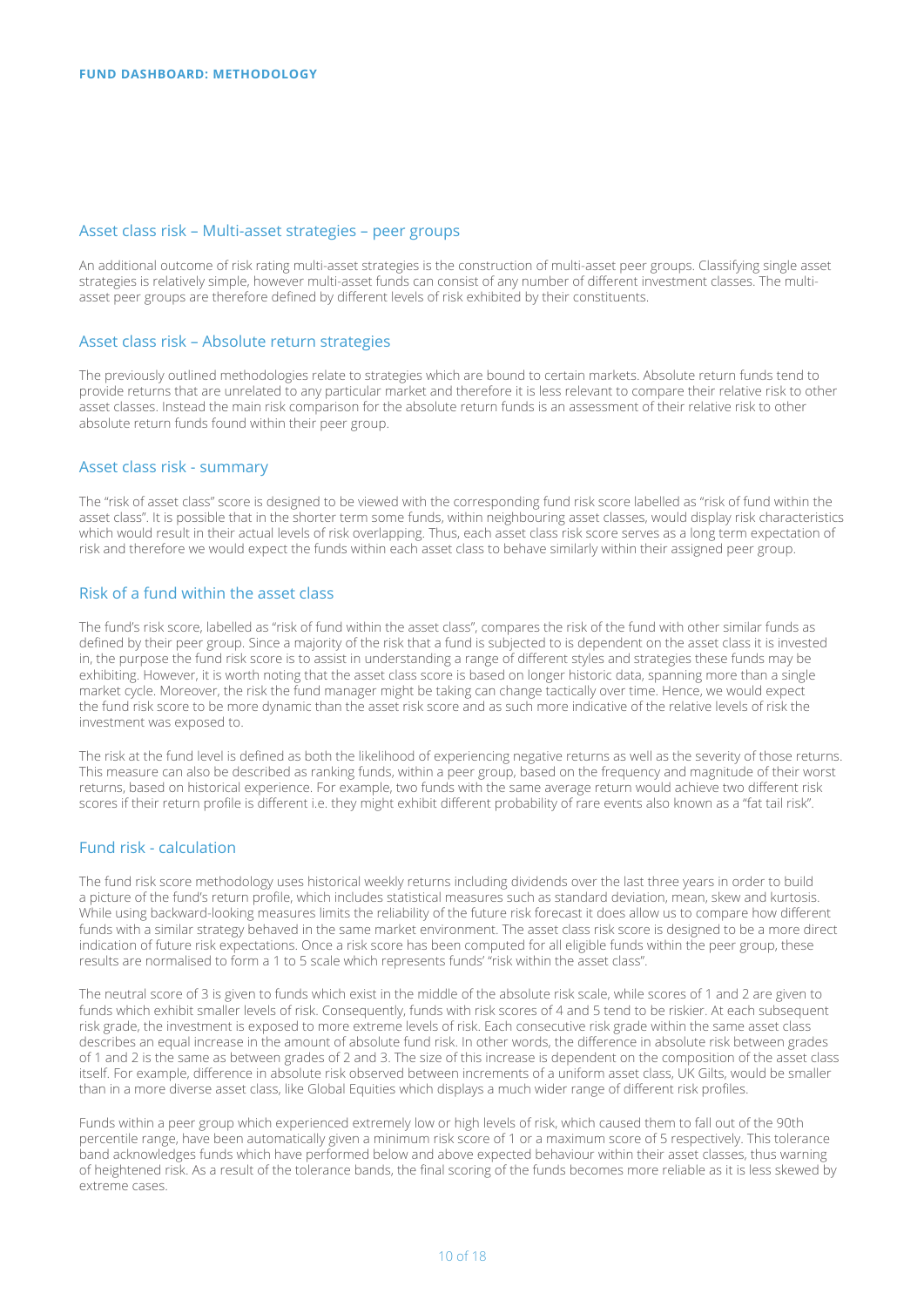#### Fund risk – summary

The fund risk score describes risk relative to other funds residing within the same peer group or asset class giving a short-term snapshot into the behaviour of various funds. The funds which are less risky are labelled with low scores of 1 and 2, while riskier funds are given scores of 4 and 5. The funds with a neutral score of 3 take a median level of risk, characteristic to their designated asset class or peer group.

#### Qualitative Risk Assessment

In addition to Fund Dashboard's Risk Scores, Square Mile also completes a more qualitative risk assessment, which provides more context to the fund's risk score. This risk assessment discusses 8 risk types: equity, interest rate, credit, exchange rate, liquidity, emerging markets risk, derivative and manager risk. Each risk type is graded on three levels from not significant to potentially significant and significant.

Many funds will have very defined and discreet risks but inevitably some funds will be 'borderline'. We will refer to the fund's prospectus for guidance but the prospectus tends to highlight all the potential risks that the fund may face, now or in the future. In contrast we aim to highlight the risks that we believe managers are actually assuming in their day to day operations in running funds. The guide to some of these factors can be seen below.

#### Equity Risk

A modest level of equity exposure can materially affect the potential volatility of a fund. Any equity exposure up to around 30% might be considered as 'Potentially Significant' and beyond this as 'Significant'. The degree of hedging (explicit and implicit) within the fund may be a factor in our grading assessment.

#### Interest Rate Risk

Interest rates are used in discounting the future cash flows of virtually all investments (gold may be an exception). Interest rates are seen as a key risk for fixed income investments, though the degree of significance depends on the nature of the exposure. Multi-asset approaches are likely to have significant exposure unless risks are explicitly hedged.

#### Credit Risk

Credit risk incorporates bond default risk (a bond's failure to meet its interest/capital obligations) and bond downgrade risks (reduction in credit rating).

#### Exchange Rate Risk

We have restricted ourselves to considering exchange rate risk in the security's currency denomination. We have ignored many UK equity funds' exposure to foreign equities (the IA sector classifications permit 20% to be invested abroad). Equity funds investing in predominantly non-UK regions are considered to have 'Significant' risk unless actively hedged.

Multi-asset funds tend to establish foreign holdings to diversify risks within their portfolios so we would recognise this exposure in our grading. Broadly speaking, 20-40% foreign exposure is graded as 'Potentially Significant' for these.

#### Liquidity Risk

Liquidity has a nasty habit of drying up when it is most needed and unfortunately it is very difficult to measure consistently. This measure's grading is largely left to our analysts' discretion. Our analysts will consider the liquidity available across the portfolio and how this might change in adverse market conditions and if the fund suffers sudden large redemptions.

#### Emerging Market Risk

Broadly speaking, emerging market exposure of below 5% is considered 'Not Significant' and beyond 20%-30% as 'Significant'.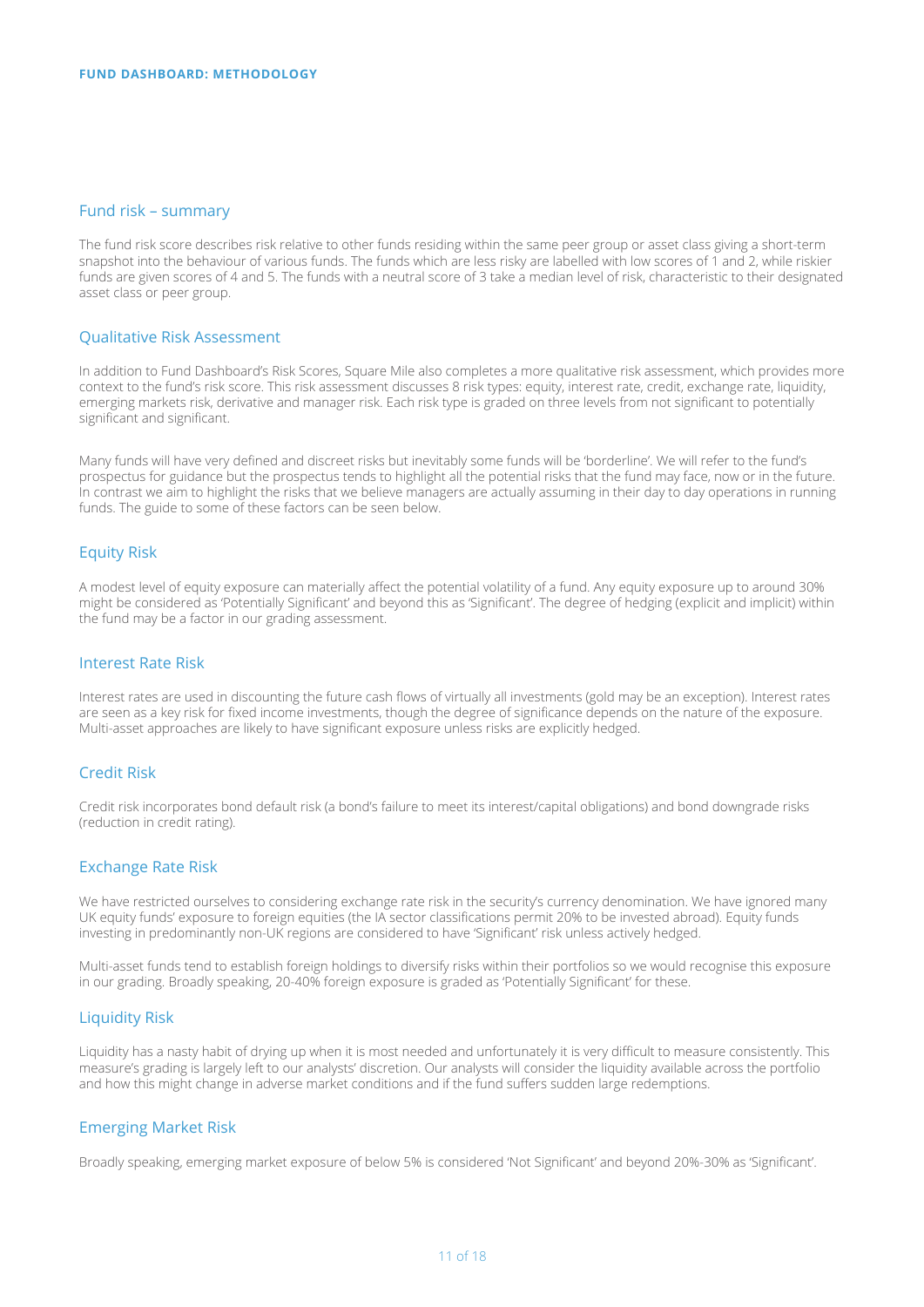#### Derivative Risk

Derivative risks are often latent but when they arise, they can have significant impact. This is a risk which is difficult to measure objectively and the grading is largely left to our analysts' discretion. We consider counterparty risk as a function of derivative risk.

Many funds operate within the UCITS regime and may be permitted to use derivatives. However, not all managers have historically utilised these powers and show little inclination to do so in future. We have marked such funds as 'Not Significant' though the managers may change their strategy with no notice.

#### Manager Risk

Often the lead manager is an important component of the Square Mile fund rating. We use this segment to highlight key person risks. Note that the total absolute risk in a fund is largely determined by the fund's investment strategy. The manager is more influential in determining the performance/risk relative to funds investing in similar assets.

#### **Summary**

In summary, the Fund Dashboard's risk scoring is displayed in two parts: asset class risk score and fund's risk score. The asset class score gives a forward-looking indication of risk relative to other respective asset classes or strategies. The fund risk score focuses on single funds residing within each asset class peer group. Both risk scores give an overall picture of risk focusing on both long-term expectations through the asset class score and short-term risk profile classification through the fund risk score. An additional qualitative risk assessment is provided for each Square Mile rated fund which supplements the risk scoring methodology highlighted above.

Since the measures explained in this paper are based on historical performance they might not fully reflect the future risk expectations and therefore they should not be used as an expression of future performance.

#### Share class selection

For each fund there could be as few as one investable share class or as many as 30 different share classes, each with different costs and investor outcomes. The risk scoring analysis is performed on a single chosen share class for each fund deemed the most widely available to advisers, as defined by platform availability within the appropriate peer group. This is done to make comparisons more relevant, as well as to avoid funds with many share classes skewing the analysis for less represented funds.

The rules for share class selection are listed as follows, in the order of importance:

- Share class is required to be "Clean" and sterling denominated.
- Distribution, for fixed income funds preference is given to income distribution share classes.
- Platform availability, share classes, which are more widely available receive preference.
- History length, funds with longer history are favoured.
- Cost, cheaper share classes, as determined by "total cost of investment" are preferred, however the cheapest share class might not necessarily be selected due to other stated reasons by the asset manager i.e. minimum subscription.

The share class which satisfies the majority of these criteria is selected and used to construct an appropriate peer group. On occasion, when the chosen share class becomes "closed" or restricted to fewer investors, the next recommended share class is selected.

The chosen share class for each fund is referenced and can be seen when viewing funds on the Academy of Funds website by clicking [HERE](http://www.squaremileresearch.com/Academy-of-Funds).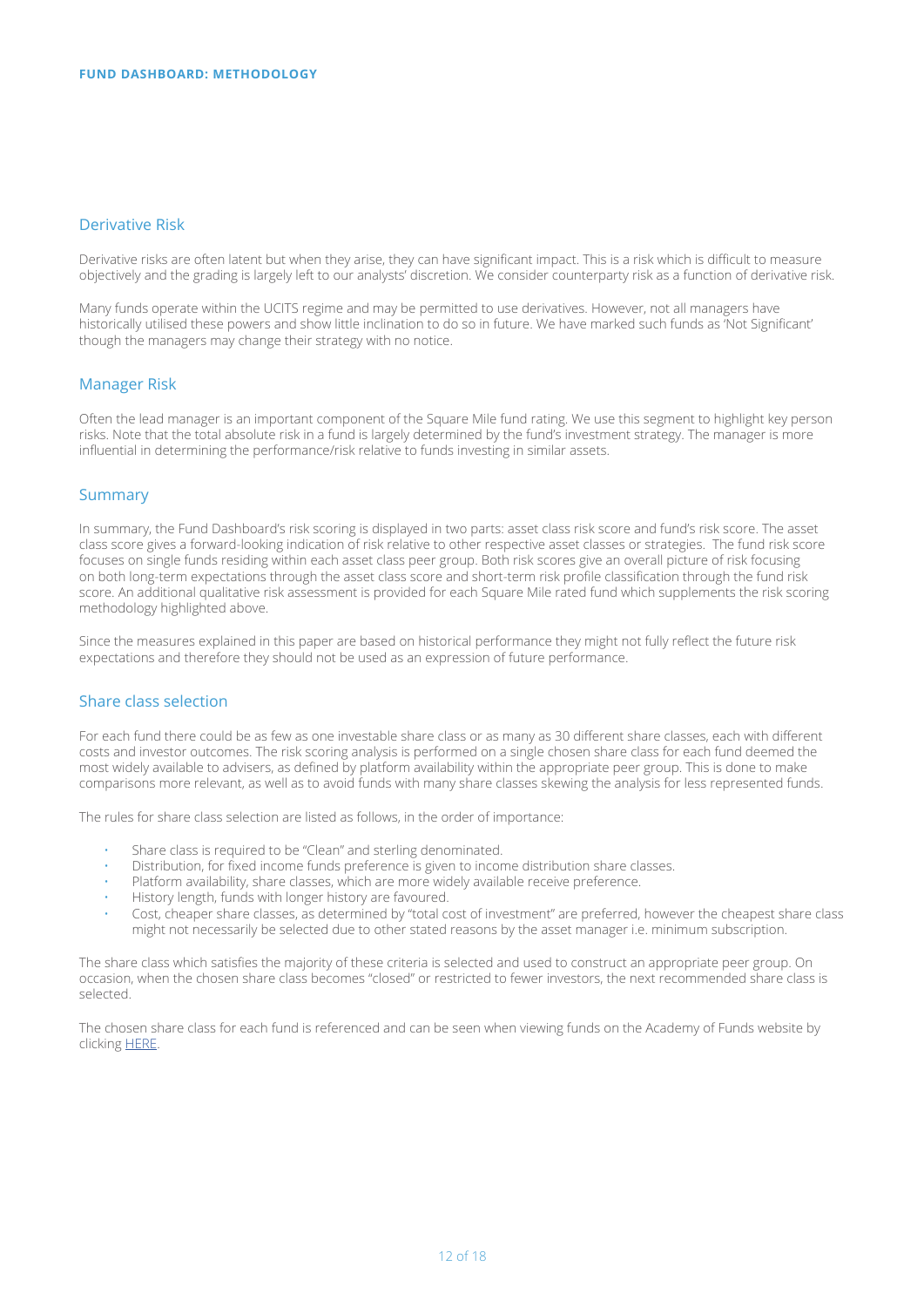### Appendix 1

The table below illustrates coverage of different asset classes considered, as of 31st of May 2020.

| Peer Group                     | Number of funds | Peer Group                       | Number of funds |
|--------------------------------|-----------------|----------------------------------|-----------------|
| Absolute Return                | 126             | <b>MENA</b>                      | 5               |
| Asia Pacific                   | 120             | Money Market                     | 11              |
| Biotech and Healthcare         | 15              | Multi Asset 1                    | $\overline{7}$  |
| China                          | 41              | Multi Asset 2                    | 133             |
| Commodities                    | 41              | Multi Asset 3                    | 83              |
| <b>Emerging Europe</b>         | 14              | Multi Asset 4                    | 118             |
| Europe Excluding UK            | 127             | Multi Asset 5                    | 109             |
| Europe Including UK            | 54              | Multi Asset 6                    | 102             |
| European Smaller Companies     | 27              | Multi Asset 7                    | 37              |
| Financial                      | 14              | Multi Asset 8                    | 23              |
| Gilts                          | 32              | Multi Asset 9                    | $\overline{4}$  |
| Global Bonds                   | 209             | North America                    | 146             |
| <b>Global Emerging Markets</b> | 132             | North American Smaller Companies | 18              |
| Global Emerging Markets Bond   | 78              | Property Other                   | 40              |
| Global Equity                  | 311             | <b>Sterling Corporate Bond</b>   | 99              |
| Global Equity Income           | 54              | Sterling High Yield              | 46              |
| Global Infrastructure          | 17              | Technology                       | 18              |
| Global Smaller Companies       | 13              | UK All Cap                       | 241             |
| Index Linked Gilts             | 17              | UK Direct Property               | 31              |
| India                          | 22              | UK Equity Income                 | 88              |
| Japan                          | 79              | UK Mid Cap                       | 16              |
| Latin America                  | 19              | <b>UK Smaller Companies</b>      | 53              |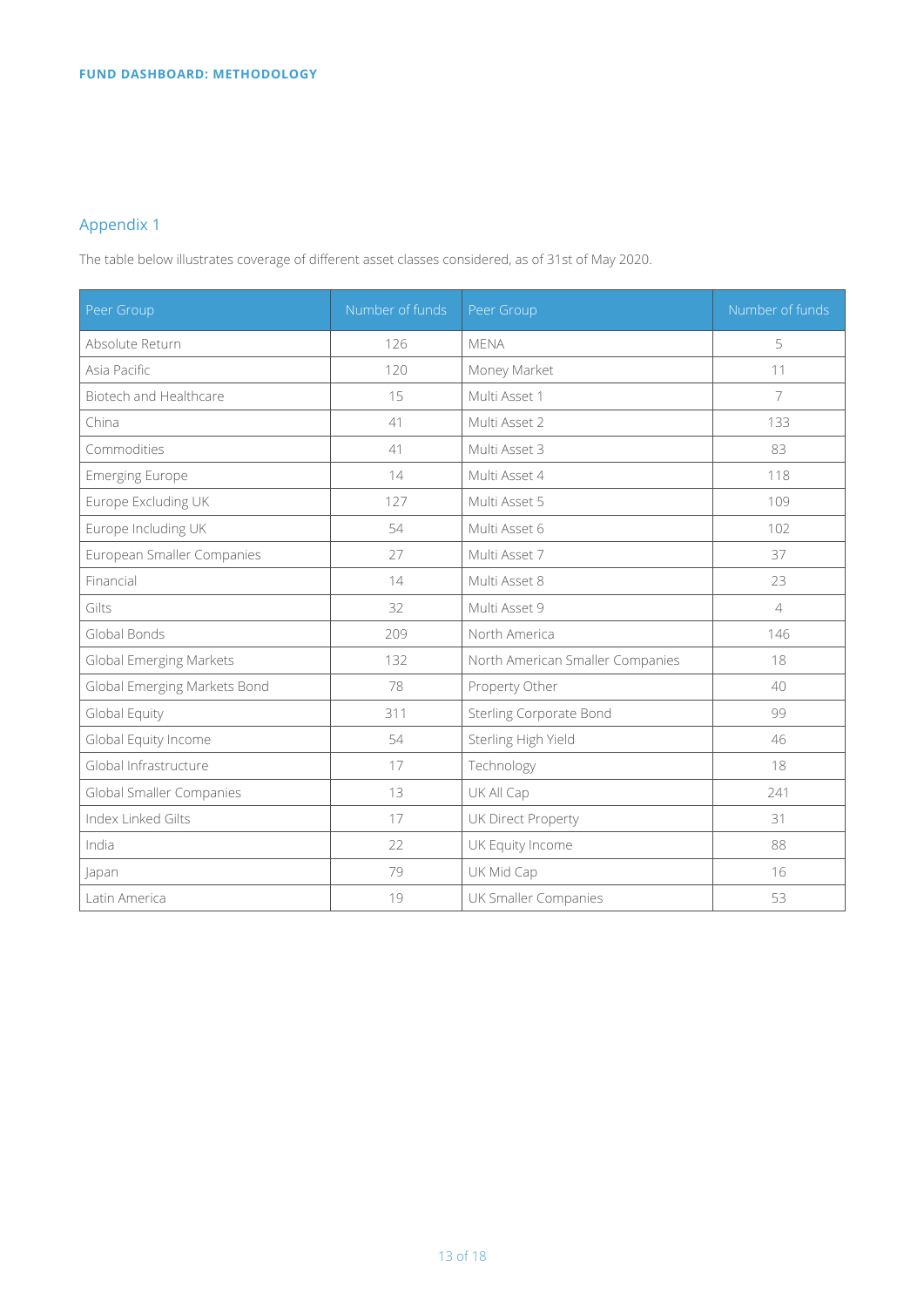### Costs



Source: Square Mile and FE fundinfo

The following methodology was created in order to provide insight on a fund's fee and cost structure as well as to provide context to these figures by comparing the fund's costs to other funds within the relevant peer group and fund management style.

The cost calculation is done on three levels Firstly the ongoing charge figure (OCF) is considered, followed by calculation of transaction costs and the total cost of investment.

- The ongoing charge figure (OCF), is well recognised across the industry and will include expenses such as: annual management charge (AMC), audit, regulatory and other administrative fees.
- 2. The transaction costs are a total of both Transaction Cost Ex-Ante and Incidental Cost Ex-Ante, as defined by MiFID II. These costs are meant to provide a further insight into the overall cost of investing in a particular fund.
- 3. The total cost of investment is a sum of the two previously mentioned metrics: the ongoing charge figure (OCF) and transaction costs, where available. It is meant to summarise the total expected cost of investing into the fund. Costs which are not included in this analysis are any platform charges.

Every cost calculation for each fund is then compared on the value-o-meter against other funds within the same peer group. The reporting standards vary and certain costs, such as transaction costs, may not always be available. The following comparison is therefore limited to the reported costs.

The comparison is formulated as a percentile rank for each fund within a shared peer group i.e. the lower the percentile rank of a fund, the "cheaper" the fund is compared to other similar funds. On the dashboard scale, cheaper funds are shown by the arrow pointing towards the left-hand side of the meter. The following "Value for Money" section, present on the [Square Mile Academy](http://www.squaremileresearch.com/Academy-of-Funds) [website](http://www.squaremileresearch.com/Academy-of-Funds), is used to comment on the fund's relative cost in terms of the fund's historic and expected performance profile.

#### Peer group selection

The value-o-meters provide a useful comparison between a fund's cost relative to other similarly structured products i.e. peer groups. The peer groups are also utilised when looking at the "the fund risk within the asset class" metric within the dashboard. The cost analysis also differentiates between active and passive styles of fund management i.e. the cost of an actively managed fund is compared to costs of other actively managed funds present within the same peer group.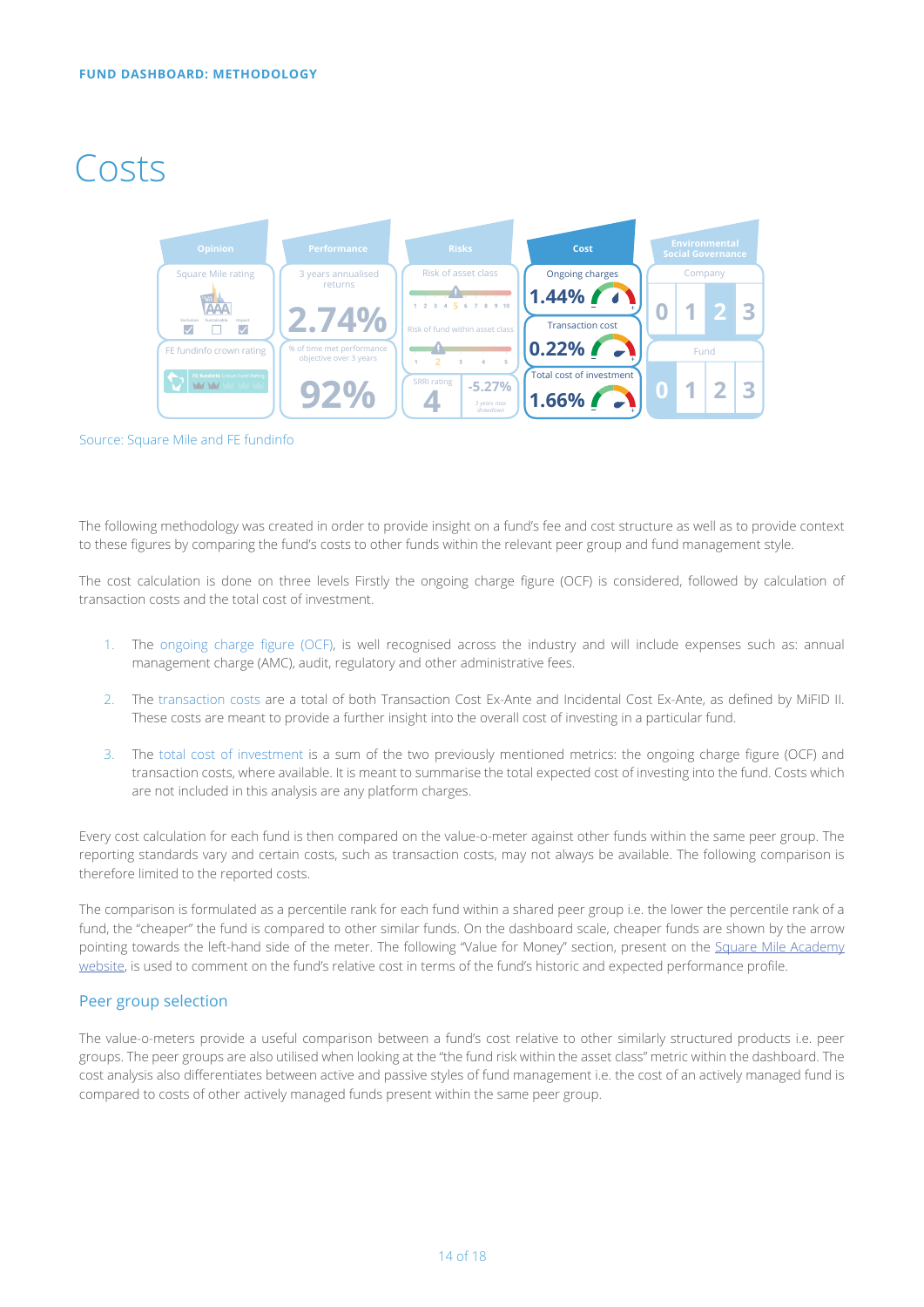#### Share class selection

For each fund there could be as few as one investable share class or as many as 30 different share classes, each with different costs and investor outcomes. The cost analysis is performed on a single chosen share class for each fund deemed the most widely available to advisers, as defined by platform availability within the appropriate peer group. This is done to make comparisons more relevant as well as to avoid funds with many share classes skewing the cost analysis for less represented funds.

The rules for share class selection are listed as follows, in the order of importance:

- Share class is required to be "clean" and sterling denominated.
- Distribution, for fixed income funds preference is given to income distribution share classes.
- Platform availability, share classes which are more widely available receive preference.
- History length, funds with longer history are favoured.
- Cost, cheaper share classes, as determined by "total cost of investment" are preferred, however the cheapest share class might not necessarily be selected due to other reasons stated by the asset manager i.e. minimum subscription.

The share class which satisfies the majority of these criteria is selected and used to construct an appropriate peer group. On occasion, when the chosen share class is "closed" or restricted to fewer investors, the next recommended share class is selected.

The chosen share class for each fund is referenced and can be seen when viewing funds on the [Academy of Funds website](http://www.squaremileresearch.com/Academy-of-Funds).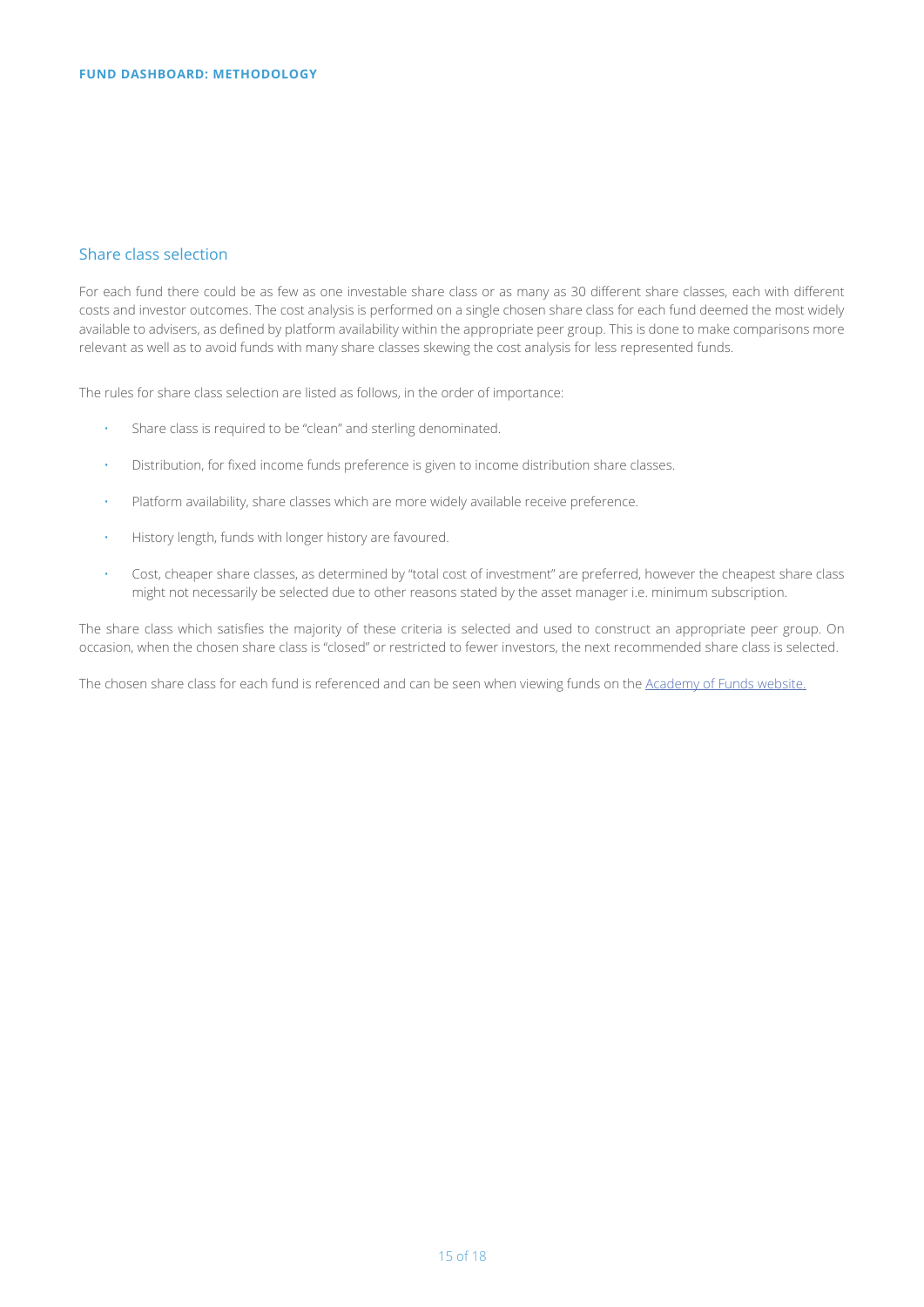# Environmental, Social and Governance



#### Source: Square Mile and FE fundinfo

The consideration of ESG factors is of growing importance in asset management. Successful approaches are increasingly being used to great advantage both to enhance returns and, perhaps more importantly, to understand and manage risk. Furthermore, the consideration and integration of ESG factors is of interest to many investors.

The consideration of ESG factors is increasingly being integrated into investment processes. We have developed an approach to analysing and articulating the various approaches to ESG integration which inform our research process. We hope this will help investors to better understand how their investments are managed.

We analyse ESG integration at two levels for each of the funds which we rate.

Firstly, at the company level, we seek to understand if and how an asset manager integrates the consideration of ESG factors in its investment processes. We assess the policy, resources, monitoring and assessment of ESG factors, risk management, engagement and voting practices. We want to know to what extent these are applied consistently across the business and its investment processes, or left to individual teams and managers to determine their own approach.

Secondly, at the individual fund level, we seek to understand if and how ESG factors are considered in the management of individual funds. We assess how ESG factors are used as an input into the process, which factors are considered, how they impact the research, portfolio construction and risk management processes.

This is a qualitative assessment. Every company and fund is different, and we assess each on its own merits. We use primary data, sourcing it directly from the companies and managers involved and seek evidence to support the assessment. We then overlay this with our experience and expertise as analysts in order to cut through the terminology and make sense of the facts.

We grade each company and fund on a scale of 0-3, in accordance with the definitions below. These scores are not necessarily linear.

#### Company level ESG Integration

| $\Omega$ | The company does not have an explicit, or discernible approach to, the consideration of ESG factors.                                                                                           |
|----------|------------------------------------------------------------------------------------------------------------------------------------------------------------------------------------------------|
| $0+$     | The company has begun work to identify the methodology to be used for introducing ESG factors.                                                                                                 |
|          | The company has some, but limited, consideration of ESG factors across some of its investment teams but these are not a<br>formal part of its investment process.                              |
| $1+$     | The company has made ESG factors available to the investment teams as an input to their analysis, but they are not<br>compelled to consider that as a factor when making investment decisions. |
|          | ESG factors are considered formally but are not instrumental within all of the company's investment processes.                                                                                 |
| $2+$     | Demonstrable steps are being taken to fully integrate ESG factors into all of the company's investment processes.                                                                              |
| 3        | ESG factors are fully integrated and are instrumental to the company's investment processes.                                                                                                   |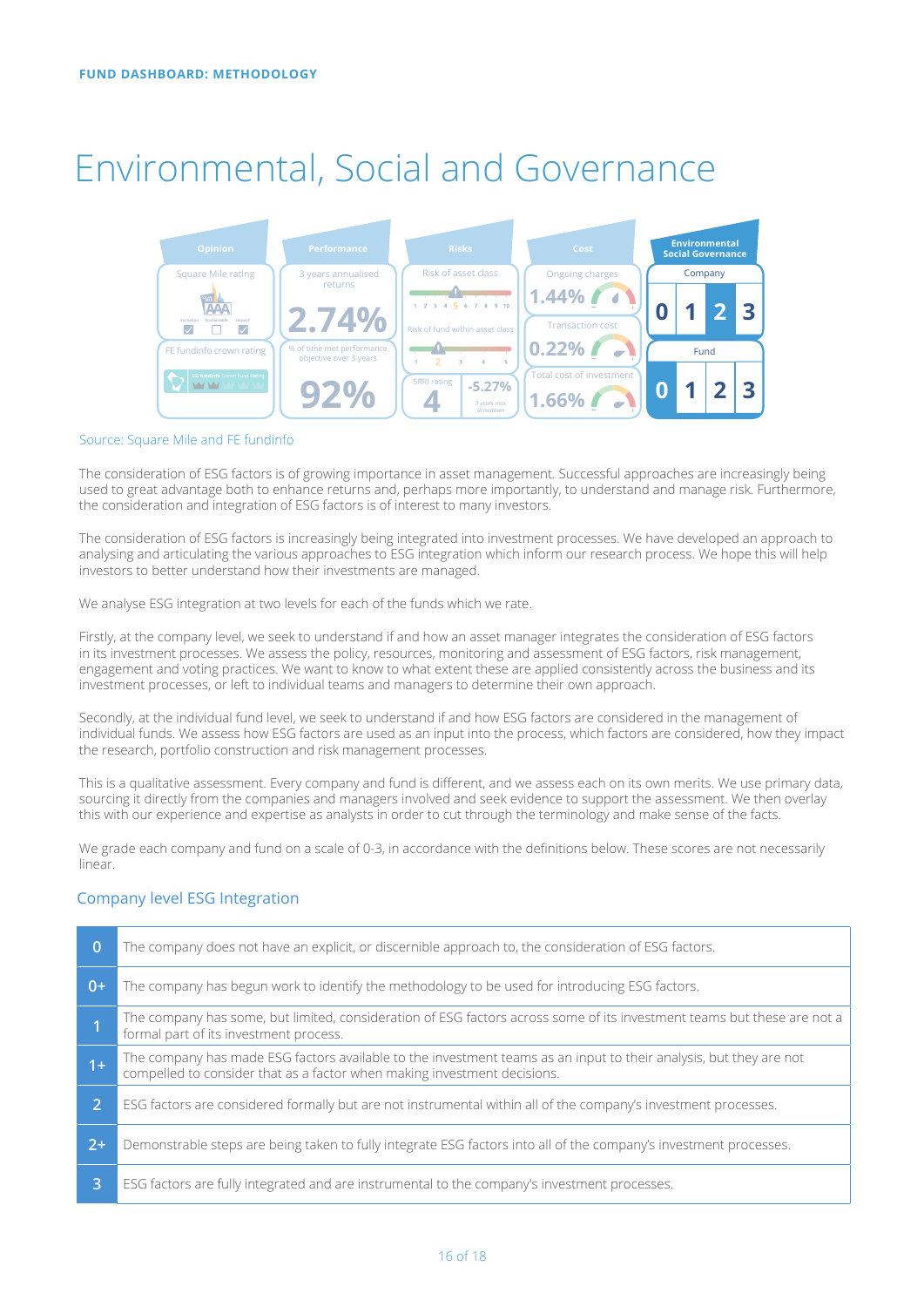### Fund level ESG Integration

| $\mathbf{0}$   | There is no discernible approach to, or consideration of ESG factors in the fund's investment process.                                                                     |
|----------------|----------------------------------------------------------------------------------------------------------------------------------------------------------------------------|
| $0+$           | The fund manager has begun to evaluate how they may incorporate ESG into their investment process.                                                                         |
|                | ESG factors may be considered by the fund's manager as an input into their analysis but are not a formal part of the<br>investment process.                                |
| $1+$           | ESG factors are available to the fund managers as an input to their analysis, but they are not compelled to consider<br>them as a factor when making investment decisions. |
| $\overline{2}$ | ESG factors are actively considered by the fund's manager as an important part of the investment process, but do not<br>drive the final investment decision.               |
| $2+$           | The manager is taking demonstrable steps to fully integrate ESG into the management of the strategy.                                                                       |
| 3              | ESG factors are fully integrated and are instrumental to the management of this strategy.                                                                                  |